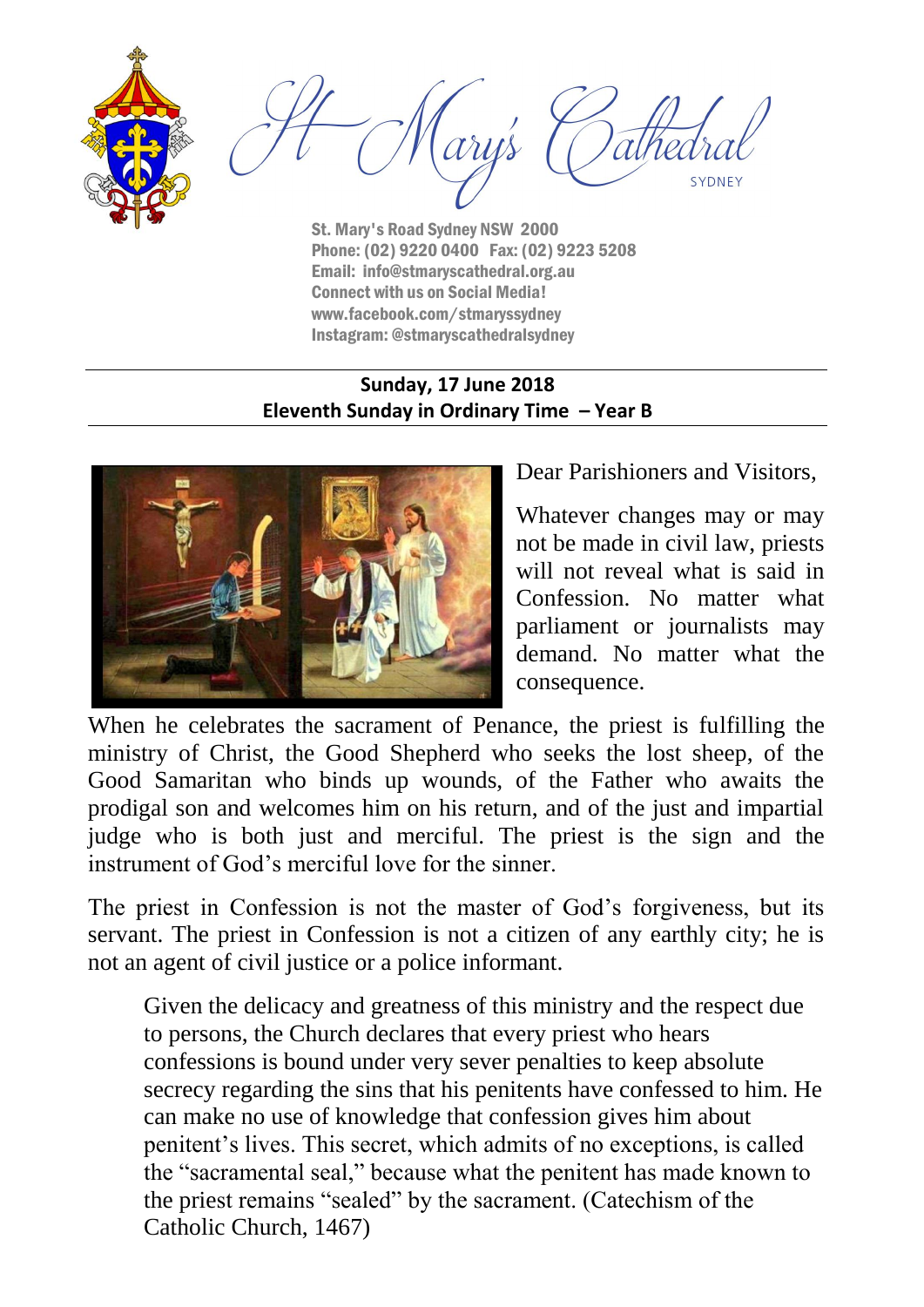The priest who hears confessions is supposed to unite himself to the intention and the charity of Christ. The priest should pray and do penance for his penitent, entrusting the penitent to the Lord's mercy.

Of course a priest hearing confessions will do whatever is possible to prevent any further harm to anyone, but the "possible" does not include revealing to others what has been confessed to him in confession.

While there have been some priests over the centuries who may have disclosed what was said to them in confession, for various reasons, such a thing is always gravely wrong, and offense against God himself.

Even in the interest of protecting its citizens, the State does not have the right to interfere with the Sacrament of Confession. "So the Church considers itself above the law, does it?" a journalist asked on radio the other night. Well, certainly the sacraments are above the law, beyond the authority of parliament and the police.

Through the intercession of St John Nepomucene (Bohemia 1393), St. Mateo Correa Magallanes (Mexico 1927), St Felipe Císcar Puig and Bl. Fernando Olmedo Reguera (Spain 1936), martyred for keeping the seal of Confession, may we be preserved from government interference in the sacraments.

Outside of confession, of course, is quite a different matter, and we must do whatever we can to bring offenders to justice and help prevent crimes, especially against the innocent.

May God be with you all in the week ahead,

### *Fr Don Richardson,* Dean

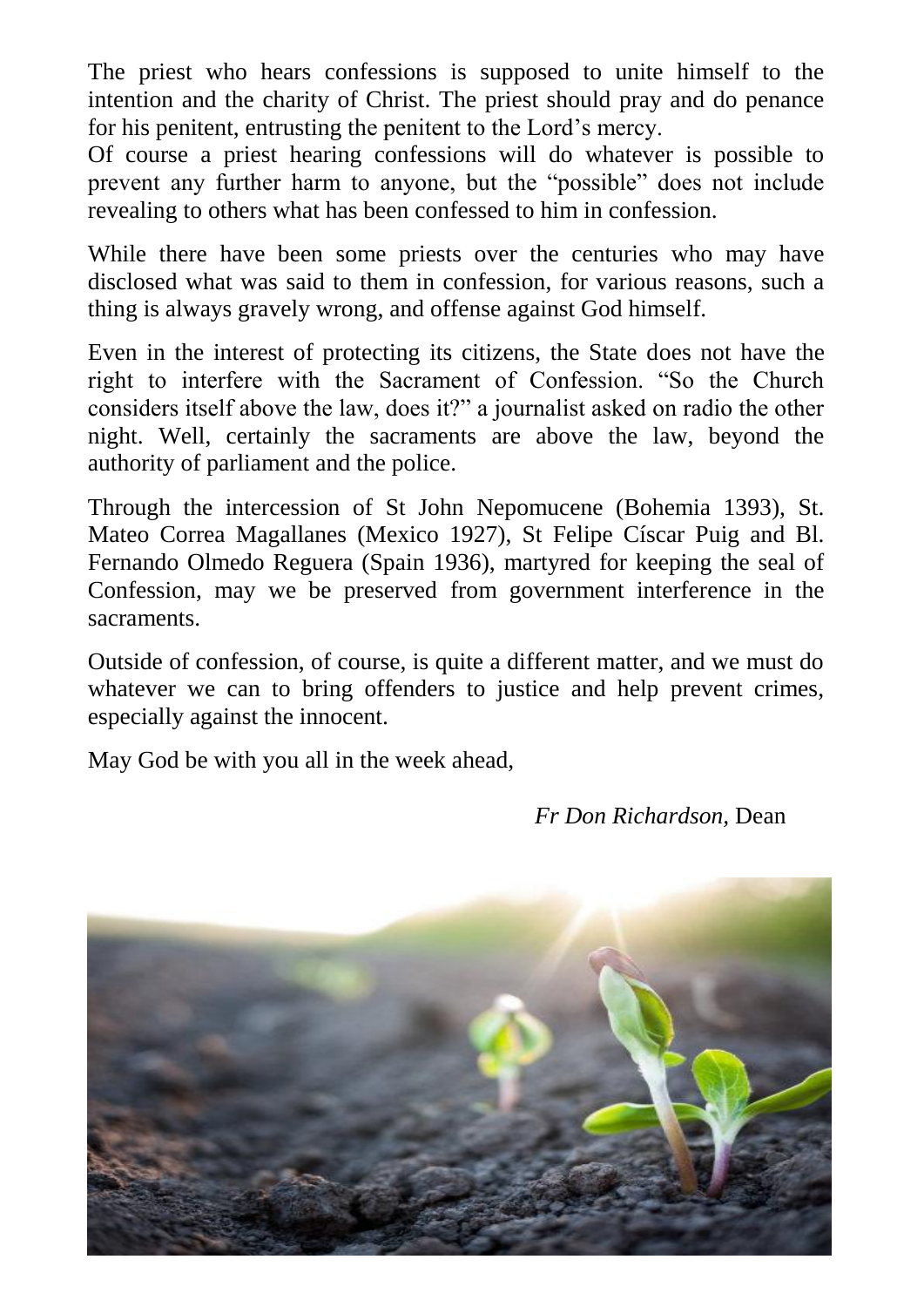*Liturgy…*

## **First Reading Ez 17:22-24**

### **A reading from the prophet Ezekiel**

#### *I have made the small tree great.*

The Lord says this: 'From the top of the cedar, from the highest branch I will take a shoot and plant it myself on a very high mountain. I will plant it on the high mountain of [Israel.](http://liturgyhelp.com.au/resource_file/wav/Israel.mp3) It will sprout branches and bear fruit, and become a noble cedar. Every kind of bird will live beneath it, every winged creature rest in the shade of its branches. And every tree of the field will learn that I, the Lord, am the one who stunts tall trees and makes the low ones grow, who withers green trees and makes the withered green. I, the Lord, have spoken, and I will do it.'



**Response: Thanks be to God!**

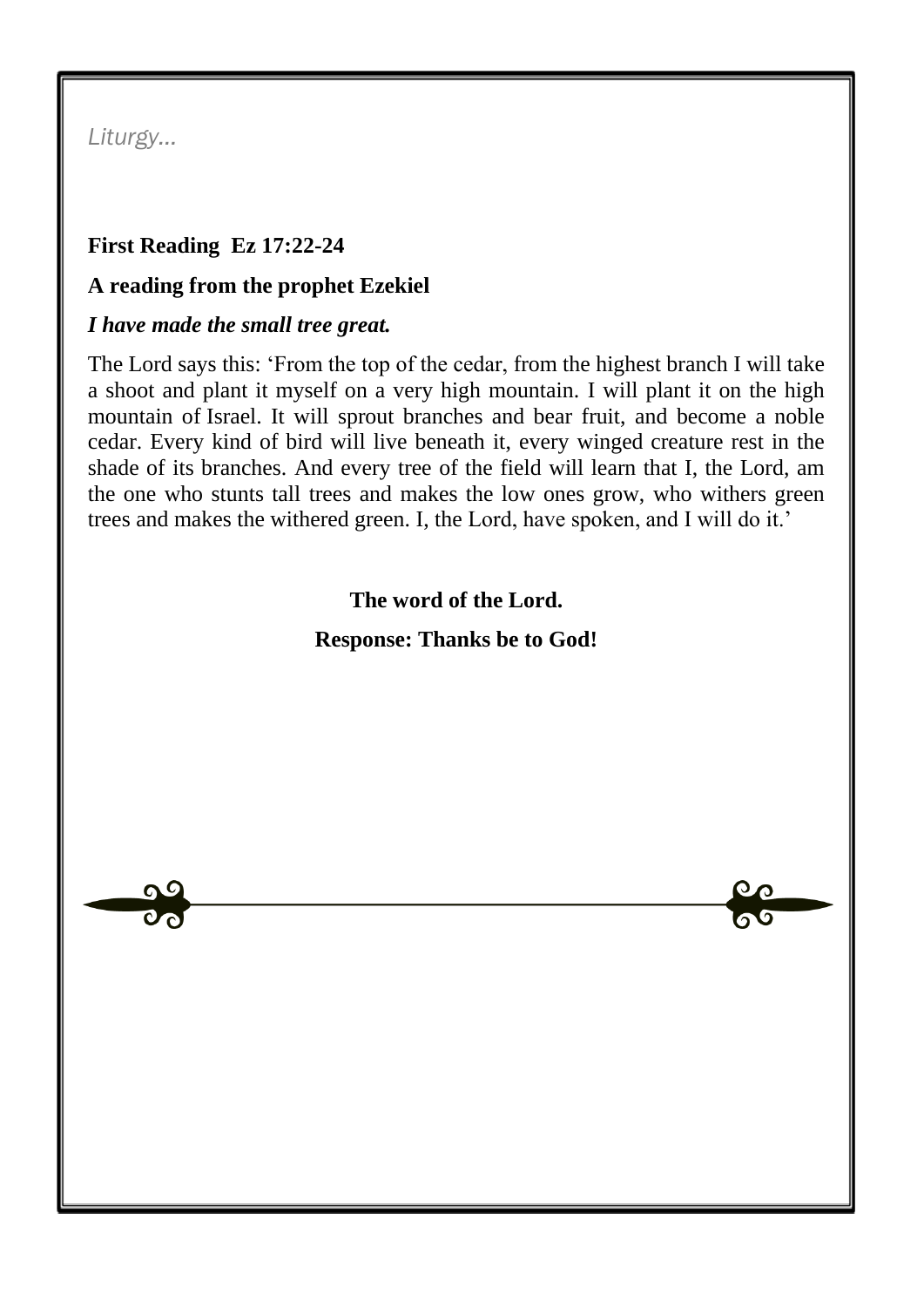```
Liturgy…
```
# **Responsorial Psalm Ps 91:2-3. 13-16. R. v.2**

# *(R) Lord, it is good to give thanks to you.*

1. It is good to give thanks to the Lord to make music to your name, O Most High, to proclaim your love in the morning and your truth in the watches of the night.  $(R)$ 

2. The just will flourish like the palm-tree and grow like a [Lebanon](http://liturgyhelp.com.au/resource_file/wav/Lebanon.mp3) cedar. *(R)*

3. Planted in the house of the Lord they will flourish in the courts of our God, still bearing fruit when they are old, still full of sap, still green, to proclaim that the Lord is just. In him, my rock, there is no wrong. *(R)*



# **Second Reading 2 Cor 5:6-10**

**A reading from the second letter of St Paul to the Corinthians**

## *Whether we are living in the body or exiled from it, we are intent on pleasing the Lord.*

We are always full of confidence when we remember that to live in the body means to be exiled from the Lord, going as we do by faith and not by sight – we are full of confidence, I say, and actually want to be exiled from the body and make our home with the Lord. Whether we are living in the body or exiled from it, we are intent on pleasing him. For all the truth about us will be brought out in the law court of Christ, and each of us will get what he deserves for the things he did in the body, good or bad.

# **The word of the Lord.**

**Response: Thanks be to God!**

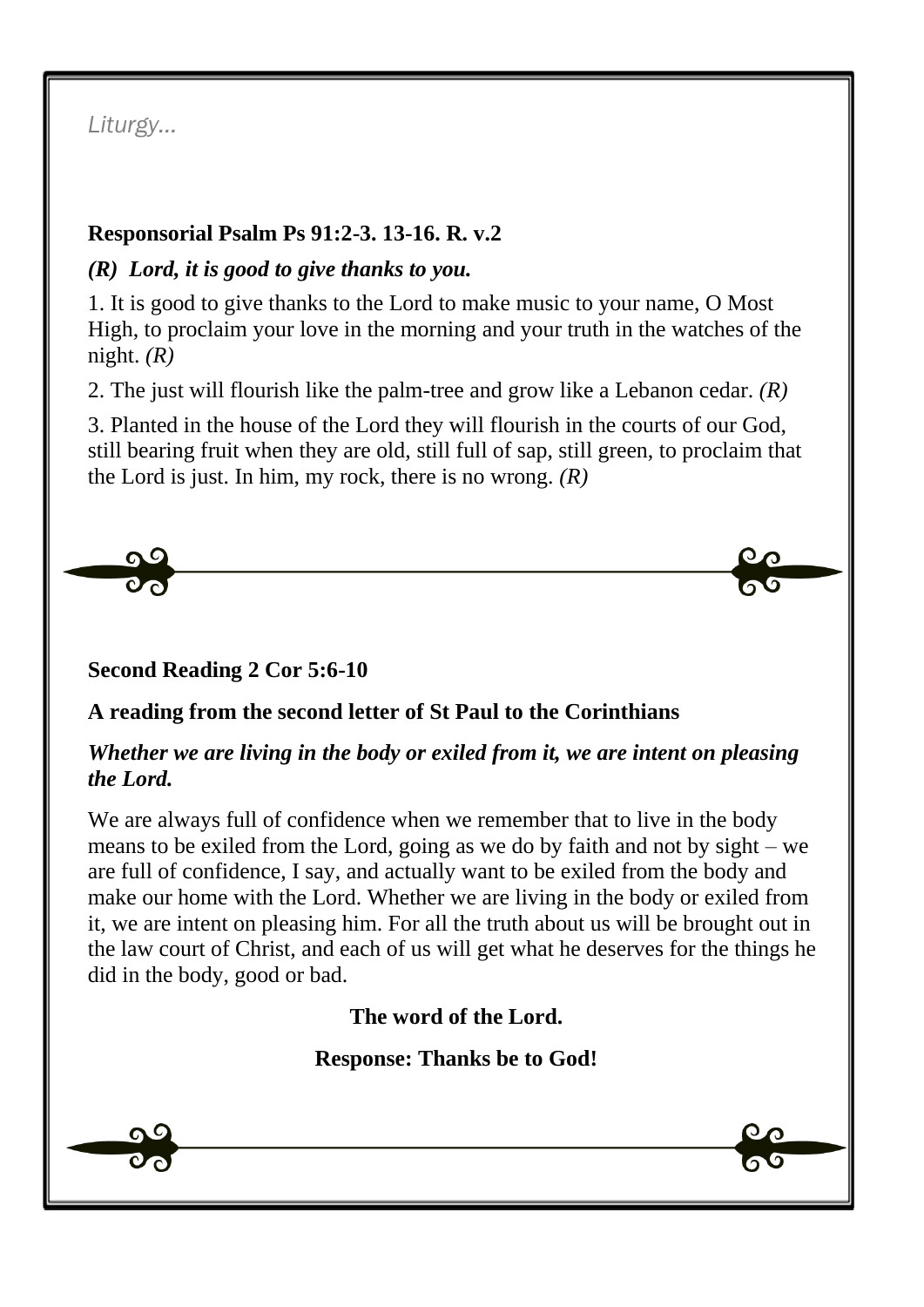*Liturgy…*

# **Gospel Acclamation Jn 12:31. 32**

# **Alleluia, alleluia!**

The seed is the word of God, Christ is the sower; all who come to him will live for ever.

# **Alleluia!**

**Gospel Mk 4:26-34**

# **A reading from the holy Gospel according to Mark**

# *The mustard seed, the smallest of all the seeds, grows into the biggest shrub of all.*

Jesus said to the crowds, 'This is what the kingdom of God is like. A man throws seed on the land. Night and day, while he sleeps, when he is awake, the seed is sprouting and growing; how, he does not know. Of its own accord the land produces first the shoot, then the ear, then the full grain in the ear. And when the crop is ready, he loses no time; he starts to reap because the harvest has come.'

He also said, 'What can we say the kingdom of God is like? What parable can we find for it? It is like a mustard seed which at the time of its sowing in the soil is the smallest of all the seeds on earth; yet once it is sown it grows into the biggest shrub of them all and puts out big branches so that the birds of the air can shelter in its shade?

Using many parables like these, he spoke the word to them, so far as they were capable of understanding it. He would not speak to them except in parables, but he explained everything to his disciples when they were alone**.**

# **The Gospel of the Lord Response: Praise to you Lord Jesus Christ**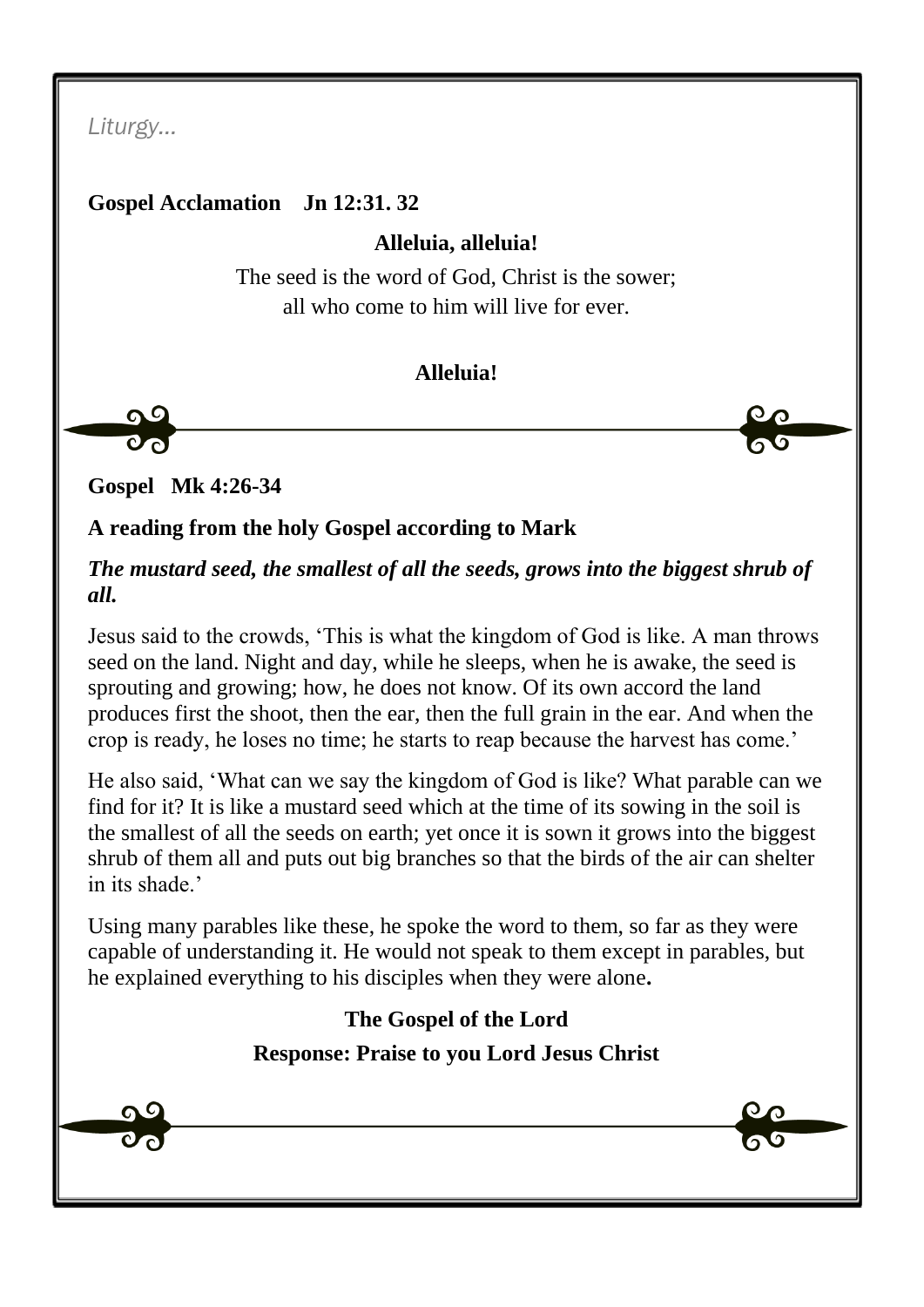

#### **CATHEDRAL CLERGY**

Archbishop Anthony Fisher OP Father Donald Richardson, Dean Father Brendan Purcell Father Emmanuel Yoon Jae Seo Father Pierluigi Passoni

#### **CATHEDRAL STAFF**

Chris Backhouse-Cathedral Sacristan Thomas Wilson-Director of Music Helen Morassut - General Manager, St Marys Cathedral Precinct



# A COPY OF THE CATHOLIC WEEKLY CAN BE PURCHASED FOR \$2

| <b>Weekend Mass</b>                | Saturday Vigil:<br>Sunday: | 6.00 <sub>pm</sub><br>7.00am, 9.00am, 10.30am (Solemn High Mass);<br>12noon Latin Mass in the extraordinary form; 6.00pm Mass |
|------------------------------------|----------------------------|-------------------------------------------------------------------------------------------------------------------------------|
| <b>Weekday Mass</b>                | Monday to Friday:          | 6.45am, 1.10pm & 5.30pm; Saturday: 9.00am & 12noon<br>Public Holidays: 9am (or as advertised)                                 |
| <b>Reconciliation</b>              | Monday-Friday:             | 12noon -1.00pm & 5.00pm to 5.25pm Saturday 11.30am-<br>11.55am, 4.30-5.30pm                                                   |
| <b>Vespers</b><br>(Evening Prayer) | Monday to Thursday:        | 5.00pm; Saturday 5.30pm; Sunday 5.00pm (with<br>Benediction of the Blessed Sacrament)                                         |



 $\overline{\mathbf{c}}$   $\overline{\mathbf{c}}$ 

60

\*\*COELIACS: Special Provision is made for Coeliacs at the Cathedral. Those who are gluten intolerant may receive communion either from the Chalice or with a gluten low host. Application should be made to the Sacristan before Mass.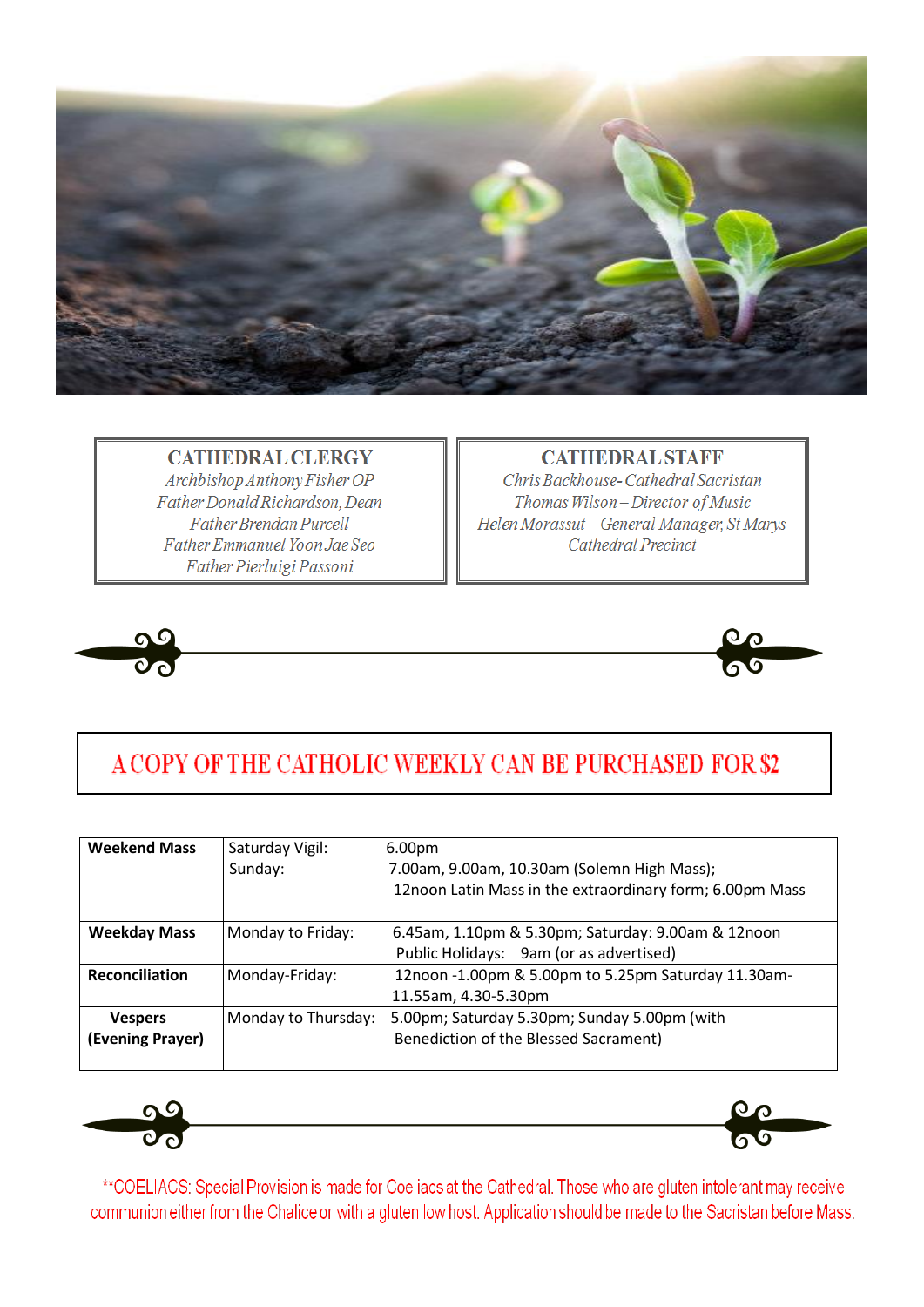

**CATHEDRAL NOTICES …..**

**CATHOLIC CHARISMATIC RENEWAL NSW** Invites you to a Formation Day with the inspired preacher Fr. Roni George of the Divine Retreat Centre, Somersby on **June 30, from 10 am to 4 pm.** Theme; "Three Major Weapons in His Vineyard". Venue**; St. Joseph's Church Hall, Gordon St. Rozelle**. Please register by June 27 at CCR Centre **9810 2499** or e-mail; **email@ccrnsw.org.au**. Cost by donation. Lunch provided

**NO CATHEDRAL TOUR** Please note there will no public tour of the Cathedral on **17 June 2018** as the Eastern Deanery Confirmations will be celebrated at the Cathedral on this day. We sincerely apologize for the inconvenience.

#### **ST. PETER'S SURRY HILLS CENTENARY CELEBRATIONS**

Join us at some special events! Beginning on the 30th of June with a Sung Mass where Haydn's Missa Sancti Nicolai will be presented by St Peter's Choir and soloists with a guest orchestra. This will be followed by a parish dinner the same evening.

On the **01 July at 3pm** there will be a concert in partnership with **Artes Christi** with St Peter's choir and guests and friends, soloists and orchestra in thanksgiving featuring Charpentier's famous "Te Deum" and musical offerings in honour of St Peter." 30 June Sung Mass (featuring Missa Sancti Nicolai by Haydn with Orchestra) **4pm 30 June**: Centenary Parish Dinner **6.30pm 01 July: 3pm** Centenary Concert featuring Charpentier's Te Deum and selected Petrine works. St Peter's Choir and Soloists with Artes Christi and orchestra[.https://www.trybooking.com/book/ev](https://www.trybooking.com/book/event?eid=387811&) [ent?eid=387811&](https://www.trybooking.com/book/event?eid=387811&) All events at **St Peter's Parish Church, 235 Devonshire Street, Surry Hills 2010.**

**CHANGE - ST MARYS CATHEDRAL SERVICES** please note that the Latin Mass on **17 June 2018** will be celebrated at the **Cathedral Crypt** as the Eastern Deanery Confirmations will be celebrated at the Cathedral on this day. Please note, there will be **NO ADORATION OR VESPERS** held on the day.

#### **WORLD YOUTH DAY IN JANUARY 2019**

Join Pope Francis in Panama for the 34th World Youth Day in January 2019. Sydney Catholic Youth are inviting you on the pilgrimage of a lifetime to Panama where you will celebrate Mass with Pope Francis and millions of young Catholics from around the world. Archbishop Anthony Fisher OP will lead the Sydney pilgrimage departing on **15 January 2019** which will travel from Sydney to Washington DC, then to WYD Panama with the optional extension to travel to Mexico City. Register your interest and find out more by visiting the website **www.sydneycatholicyouth.org.wyd** 

**EMBRACE, YOUNG ADULTS GROUP.**  Embrace is St Mary's group for young people of 18-35 yrs old from all cultures and backgrounds. We meet **every Sunday at St Mary's Cathedral House, adjacent to the Cathedral, after the 6.00pm Mass.** Our activities and youth projects are designed to support spiritual development and encourage active practice of our faith. For 17 June, Embrace will host Simon Carrington of Fire Up Ministries, who will give a talk on '*Finding the Love That Satisfies*'. You are welcome to join: please call/text Embrace Coordinator on 0404 008 870 or write to [embrace@stmaryscathedral.org.au](mailto:embrace@stmaryscathedral.org.au)

**2018 HOLY FATHER'S APPEAL** Our parish will hold the Holy Father's Appeal next weekend for which we'll ask your support. Through your gift you can help Pope Francis bring hope, opportunity and the spirit of Jesus Christ to our less fortunate brothers and sisters around the world.

To give, please use the appeal envelopes provided or phone the Fundraising Office on during office hours on **1800 753 959**.

**RELIC OF ST ANTHONY** Parishioners and friends of St Anthony are invited to join the celebrations culminating in the reception of the Holy Relic on **Thursday, 21 June** and Masses and public veneration of the Relics on **Friday 22 June. 27-33 Aurelia Street, Toongabbie**  NSW 2146. See website: **www.stanthonyschurch.org.au** or **96313316** for full details of the Celebrations